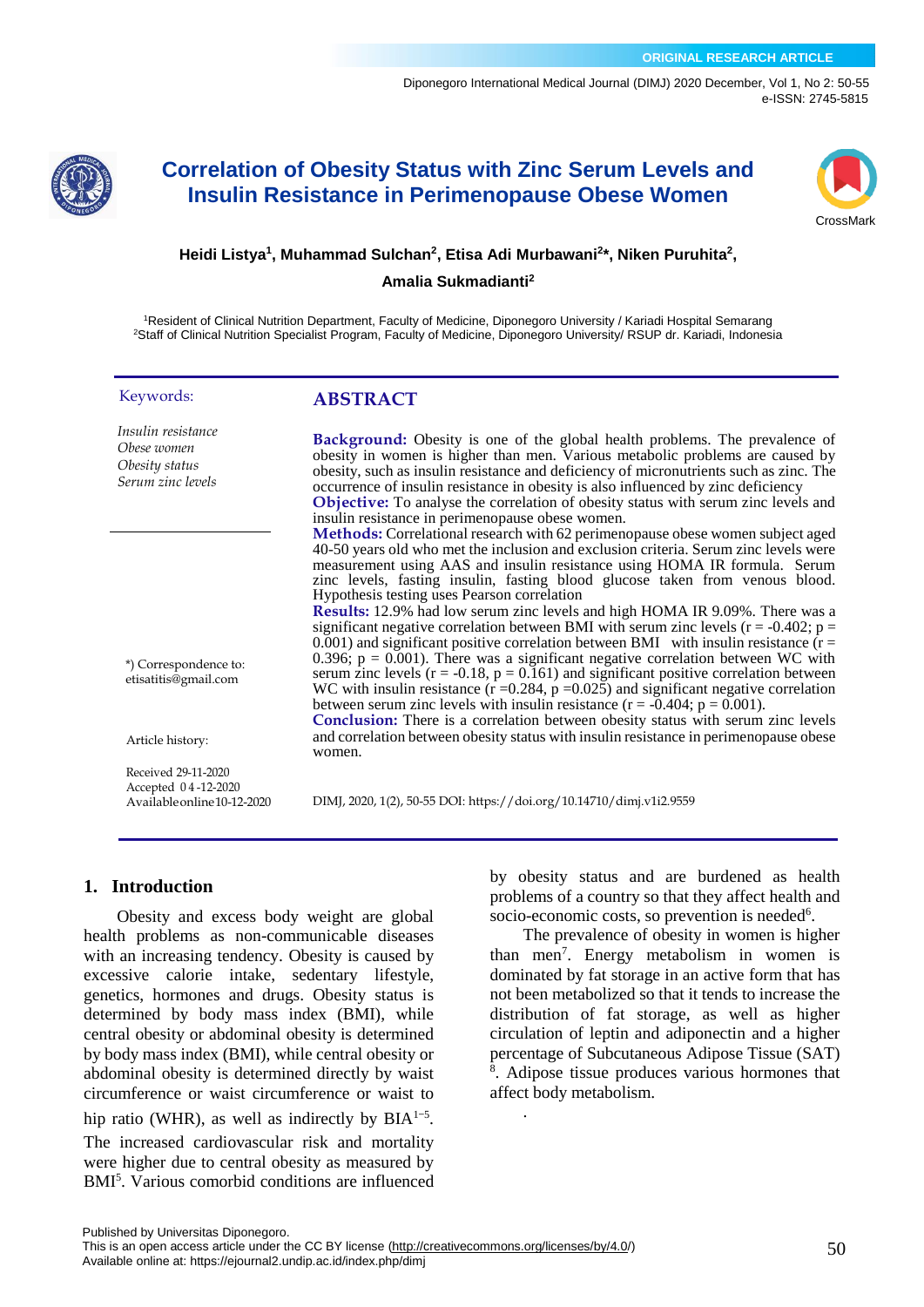Insulin resistance is a condition in which insulin is triggered to glucose uptake is disrupted in insulinsensitive tissues, namely in the muscles, liver and adipose tissue and inhibits the insulin signaling pathway<sup>9,10</sup>. This mechanism is influenced by factors such as obesity, inflammation, oxidative stress, hypoxia, fatty liver, hyperinsulinemia, hyperlipidemia, aging, mitochondrial dysfunction, pregnancy, lipodystrophy, endoplasmic stress reticulum, and genetics apart from insulin resistance, there is also a micronutrient deficiency in obese individuals that affects physiological function, impaired immunity and increases the risk of  $comorbidity<sup>11</sup>$ . One of the deficiencies of micronutrient that occurs in obese individuals in zinc  $deficiency<sup>12</sup>$ .

Zinc is an essential trace mineral that plays a role in metabolism, growth and development, endocrine regulation, cytokine production, immune response, and growth of connective tissue, muscle and bone. The synthesis, storage and release of the hormone insulin into the pancreas is also assisted by zinc. Zinc deficiency is often found in obese people $9,10$ . The interaction between Zinc Transporter \* (ZnT8) which is dysfunction and decreasing plasma zinc concentration affects glucose tolerance<sup>3</sup> . Zinc affects glucose transport and increases peripheral insulin sensitivity, however there are only a few studies showing an association between serum zinc levels and insulin resistance<sup>13</sup>. Menopause is an aging process characterized by a transitional period of decreasing ovarian function and hormones<sup>14</sup>. One of the hormones that affects the perimenopause period is estrogen, which has a protective effect on insulin resistance. Estrogen levels in perimenopausal women decrease. Several studies have shown that serum estradiol levels have a negative correlation with HOMA-IR but have a positive correlation in postmenopausal women. Insulin resistance, impaired glucose metabolism and hyperinsulinemia are seen in men and women who are deficient in Estrogen Receptors (ER) and Cypq9 aromatase. 17-β-estradiol (E2) helps insulin work through insulin-sensitive tissues or indirectly with oxidative stress factors that trigger insulin resistance. In skeletal muscle, ER alpha has a positive effect on insulin signaling and the expression of Glucose Transporter 4 (GLUT 4), whereas ER beta is prodiabetogenic and reduces GLUT 4 expression. Based on the background described, the authors proposed the relationship between obesity status and serum zinc levels and RI in perimenopausal obese women to be studied.

# **2. Method**

This research was a cross-sectional study that carried out in PKK sub district Meteseh, Sendangmulyo and Lempongsari in the Semarang city in healthy obese perimenopause women population aged 40-50 years old. Subjects are obese women ( BMI  $> 25$  ), aged  $40 - 50$  years old, in menopause transition, can stand without the help of other people, no history or are suffering from DM type 2, no history or are suffering from cancer, no history or currently suffering from hypertension, not taking antipsychotic drugs (olanzapine, clozapine, risperidone, quetiapine, aripiprazole), not taking antidepressant drugs (tricylic, tetracyclic, MAOI, antiepileptic), bot taking hormonal drugs, steroid (rogestational, corticosteroid, hormonal contraceptives), not taking psychiatric and neurological drugs (ziprasidone, nortriptyline, nefazodone, fluvoxamine, sertraline, duloxetine, topiramate, zonisamide, lamotrigine) $^{26}$ , were included in the study.

Demographic data consist of age, address, education, occupation, historical past illness, menstrual period were taken using a questionnaire. The diagnosis of obesity in this study used BMI criteria from WHO, and the risk factors for obesity were assessed by WC. The variables studied were: obesity status (BMI and WC), zinc serum levels, fasting blood glucose levels, fasting insulin levels and HOMA IR. The selection of research subjects was done by consecutive sampling that met the study inclusion criteria. Subjects were willing to take part in the study and sign the consent form.

Data analysis was performed with normality test (Kolmogorov - Smirnov test) and correlation test between the variables studied using Pearson correlation analysis (p value  $\langle 0.05$ , r value with 95% confidence interval). If the requirements are not met, then the Spearman correlation test is used. All data analysis was performed using a computer program, SPSS.

# **3. Results**

This study was conducted on 80 subjects with 18 subjects are drop out because they did not match the inclusion criteria or did not participate in the blood test, with details of 3 subjects who did not come for sampling and 15 people dropped out because of high blood pressure on physical examination and also high fasting blood glucose levels. The total number of respondents who can meet the requirements for this study is 62 subjects.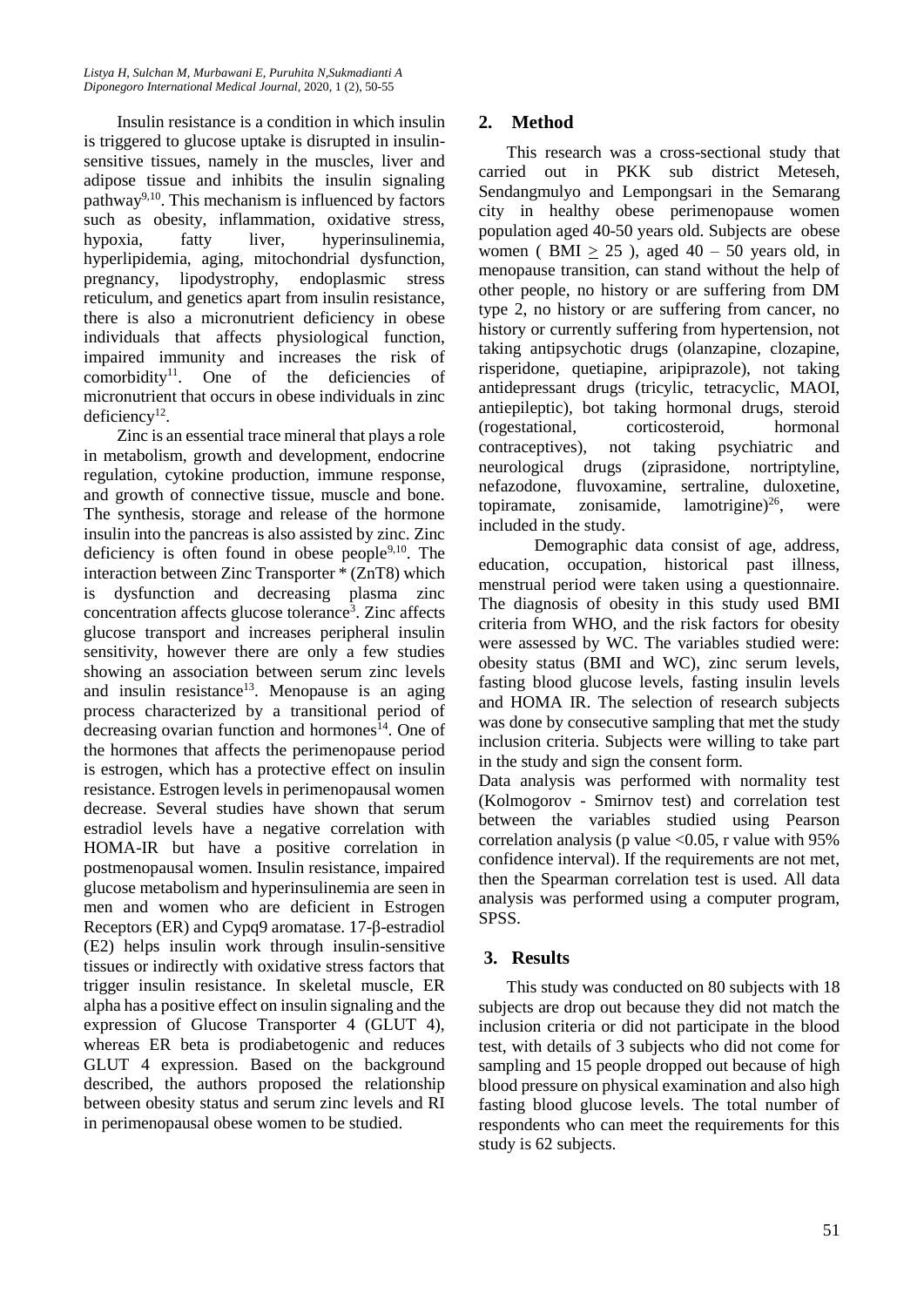*Listya H, Sulchan M, Murbawani E, Puruhita N,Sukmadianti A Diponegoro International Medical Journal,* 2020, 1 (2), 50-55

| Table 1 Characteristics of Research Subject Data |  |
|--------------------------------------------------|--|
|--------------------------------------------------|--|

| Parameter               | $n$ (%)      | Mean $\pm SD$     | $(min -$ |
|-------------------------|--------------|-------------------|----------|
|                         |              |                   | max)     |
| Age                     |              |                   |          |
| 40-45 y.o               | 25           | $46.19 \pm 2.87$  | (40.00)  |
|                         | $(40.32\% )$ |                   |          |
| $45-50$ y.o             | 37           |                   | 50.00)   |
|                         | (59.68%)     |                   |          |
| Gender                  |              |                   |          |
| Woman                   | 62           |                   |          |
|                         | $(100.00\%)$ |                   |          |
| <b>BMI</b> ( $kg/m2$ )  |              |                   |          |
| Obesity I               | 32           | $30.82 \pm 5.04$  | (25.04)  |
| $(25-29.9)$             | (51.61%)     |                   |          |
| Obesity II              | 30           |                   | 43.86)   |
| $( \ge 30)$             | (48.39%)     |                   |          |
| WC (cm)                 |              |                   |          |
|                         | 61           | $94.01 \pm 10.32$ | (78.00)  |
| Woman≥80                | (98.39%)     |                   |          |
|                         | 1            |                   | 127.00)  |
| Woman<80                | $(1.61\%)$   |                   |          |
| SD = Standard Deviation |              |                   |          |

Table 1 showed most of the subjects (98.39%) have waist circumference more than 80 cm. The mean age of subjects was  $46.19$  years  $\pm 2.87$ , while based on BMI, obesity type I was 51.61% and obesity type II was 48.39%.

| Table 2 Frequency Distribution of Research Variables |             |                 |           |
|------------------------------------------------------|-------------|-----------------|-----------|
| Parameter                                            | $n$ (%)     | Mean $\pm SD$   | $(min-$   |
|                                                      |             |                 | max)      |
| Serum Zinc Levels (µg/dl)                            |             |                 |           |
| Normal                                               | 54          | $97.86 \pm$     | (51.00)   |
| $70 - 150$                                           | $(87.10\%)$ | 23.18           |           |
| Low                                                  | 8           |                 | 159.60)   |
| <70                                                  | $(12.90\%)$ |                 |           |
| Fasting Blood Glucose Levels (mg/dl)                 |             |                 |           |
| Normal                                               | 50          | $91.21 \pm$     | $(68 -$   |
| $<$ 100                                              | $(80.65\%)$ | 12.45           | 125)      |
| Prediabetes                                          | 12          |                 |           |
| 100-125                                              | $(20.00\%)$ |                 |           |
| HOMA IR                                              |             |                 |           |
| Low                                                  | 56          | $1.95 \pm 1.93$ | $(0.36 -$ |
| < 2.2                                                | $(90.32\%)$ |                 | 11.52)    |
| Normal                                               | 1           |                 |           |
| $2.2 - 2.5$                                          | (1.61%)     |                 |           |
| High                                                 | 5           |                 |           |
| >2.5                                                 | $(8.06\%)$  |                 |           |

 $SD = Standard Deviation$ 

Table 2 showed that that some respondents have normal serum zinc levels, 87.1%, only 12.9% have low serum zinc levels. Normal fasting blood glucose levels were 80.65%, 20% has fasting blood glucose levels above normal.

| Table 3 Bivariate Correlation Test Research Table |                   |       |  |
|---------------------------------------------------|-------------------|-------|--|
| Variables of Status                               | Serum Zinc Levels |       |  |
| Obesity                                           |                   |       |  |
|                                                   |                   |       |  |
| <b>BMI</b>                                        | $-0.402$          | 0.001 |  |
| WC.                                               | $-0.180$          | 0.161 |  |
| $BMI = Body Mass Index$                           |                   |       |  |

WC = Waist Circumference

Table 3 showed that BMI had association with serum zinc levels with p value  $\leq 0.05$ . WC did not have significant association with p>0.05.

Table 4 showed that insulin resistance had significant correlation with serum zinc levels with p value  $< 0.05$ .

Table 4 Bivariate Correlation Test between serum zinc

| levels and insulin resistance |                    |       |  |
|-------------------------------|--------------------|-------|--|
| Variable                      | Insulin Resistance |       |  |
| Serum zinc levels             |                    |       |  |
|                               | $-0.404$           | 0.001 |  |
| $\cdot$ $\cdot$               |                    |       |  |

 $r =$  correlation coefficient

#### **4. Discussion**

Zinc deficiency occurs in obese people. Research conducted on obese adults and obese children showed a significant reduction in serum zinc concentration<sup>3</sup>. The action of zinc on the pancreas is associated with zinc and insulin homeostasis because zinc is stored and secreted from the pancreas together with insulin, so if there is dysregulation of metabolism homeostasis, zinc in the pancreas hence glycemic control is also affected. Hyperglycemia and hyperinsulinemia associated with systemic blood glucose regulation are directly affected by zinc deficiency<sup>15, 16</sup>.

Zinc plays a role in structural stability and insulin synthesis, in in-vitro studies of anti-diabetic potential and insulin mimetic zinc in experimental animals, found in-vitro in 1980 the formation of zinc chloride  $(ZnCl<sub>2</sub>)$  is similar to insulin, then further research found zinc deficiency in experimental animals reduce insulin sensitivity and zinc is associated with insulin action 17,18 .

Obesity is the main cause of insulin resistance through the ectopic accumulation mechanism of excessive adipocyte depots, as well as in liver and muscle cells due to excess energy uptake and reduced energy  $use^{19,20}$ . The hypothesis that increased fat oxidation affects insulin resistance in obese states. Chronic inflammatory response is associated with obesity through cytokine production and activation of inflammatory signaling pathways.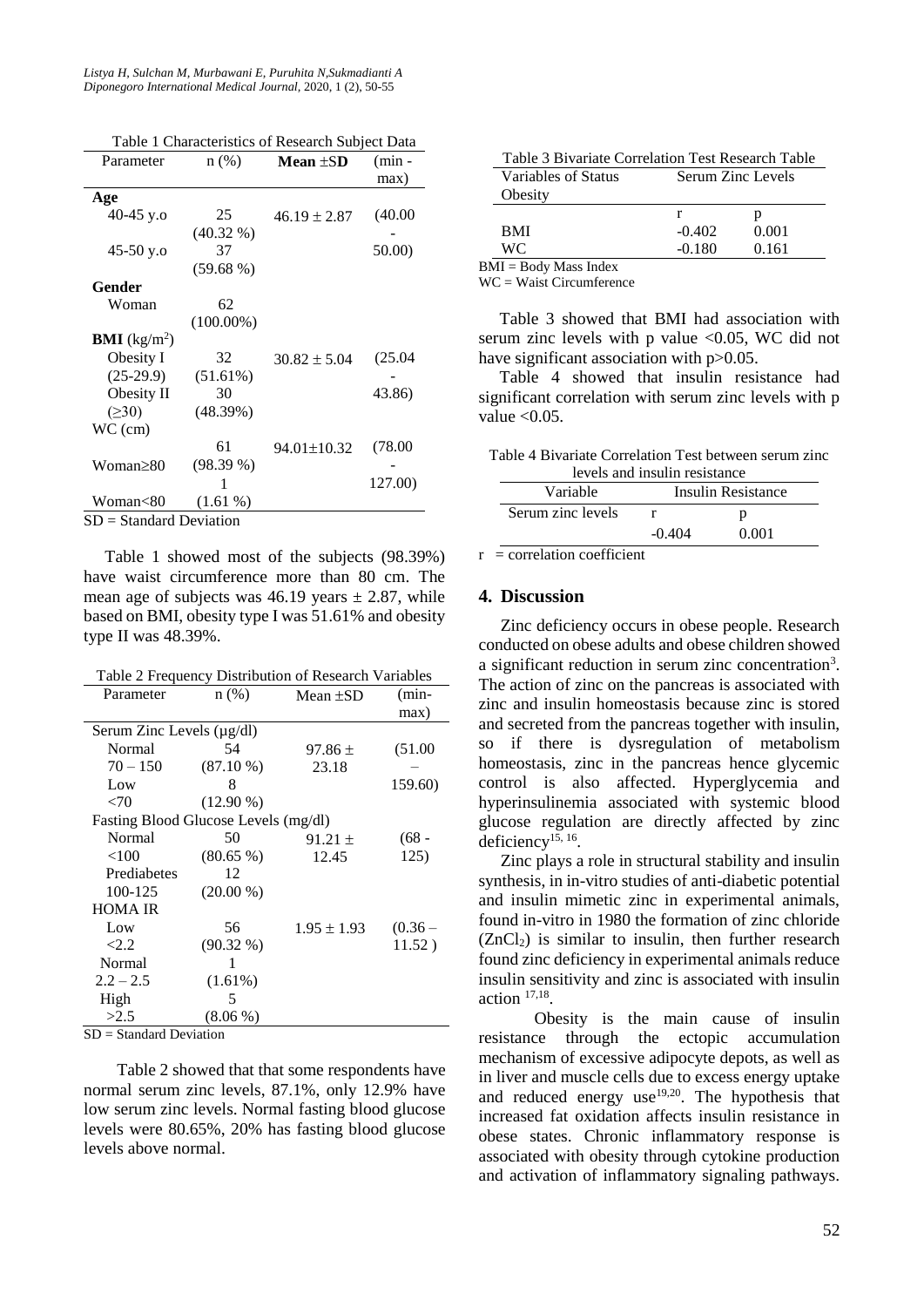The development of insulin resistance related to the inflammatory response in two ways, firstly by activating inflammatory signals mediated by IRS-1 serine phosphorylation in sensitive cells such as myocytes and hepatocytes, secondly infiltration of inflammatory cells into adipose tissue, thereby altering adipocyte fat metabolism, cytokine production in adipose tissue<sup>19</sup>.

Insulin resistance is influenced by signal transduction defects in insulin action, namely<sup>21</sup>: defects of insulin signaling cascade in IR/IRS-1 role, PKCζ/λ/ PI 3-kinase pathway, defects of GLUT4 expression and function. $22-24$  Inhibitors of insulin signaling, inflammatory molecules and insulin resistance, changes in insulin receptors and role of IR/IGF-IR hybrid receptors.

Glucose homeostasis is the ability to regulate blood glucose within normal limits. How to measure HOMA-IR can be done by various methods, with direct and indirect. Fasting blood glucose level, Tolerance test oral glucose (TTOG), HbA1C can cause disruption of glucose homeostasis.<sup>25-27</sup> HOMA was first used by Mathews et all in 1985, by calculating with equation  $28$ :

 $HOMA1-IR = (PIP x GDP)/22,5$ 

 $HOMA1-%B = (20xPIP)/(GDP-3,5)$ 

In order to know insulin resistance and beta cell function, where the PIP is mU/l, FBG mmol/l, if the unit of FBG is mg/dl then the equation:

 $HOMA1-IR = (PIP x GDP)/405$ 

The results of correlation test showed a significant relationship between body mass index and serum zinc levels  $(r=0.402, p=0.001)$ . A negative correlation coefficient means that body mass index is inversely related to serum zinc levels. The higher the body mass index, the lower the serum zinc level. Study conducted by Zaky et al showed that serum zinc levels in obese subjects had an inverse correlation with body mass index. Body mass index in the obesity category showed an inverse relationship with zinc due to zinc and leptin metabolism, as evidenced by studies in mice and in human serum leptin levels also decreased leptin secretion due to reduced zinc concentrations.

The correlation test results showed a significant correlation between waist circumference and zinc serum levels ( $r = -0.18$ ,  $p = 0.161$ ). The negative correlation coefficient means that waist circumference is inversely proportional to the serum zinc level, the higher the waist circumference, the lower the serum zinc level.

Research by Yerlikaya et al showed that waist circumference in obese subjects had an inverse correlation with serum zinc levels. An inverse correlation between zinc and BMI and waist circumference was also found in the study of Zohal et al. With the limit of waist circumference  $\geq$ 102 cm for men and  $\geq 88$  cm for women. The results of this study is the higher the waist circumference, the lower the serum zinc level, this is in accordance with the theory of an increase in adipose tissue mass, activation of the inflammatory response and obesity due to changes in leptin levels due to deficiency of certain trace minerals, one of which plays a role in carbohydrate metabolism and insulin action.

The results of the correlation test showed a significant relationship between BMI and insulin resistance (r=0.396, p=0.001), weak positive correlation coefficient (r=0.396), meaning that BMI is directly proportional to insulin resistance, the higher the BMI, the higher the insulin resistance. Research conducted by Ozturk et al showed insulin as a significant predictor of BMI, while Okura et al showed BMI ≥23 was a risk factor for insulin resistance and diabetes mellitus in Japan population.

The aging process is associated with insulin resistance, abdominal adiposity, decreased aerobic capacity due to reduced mass and function of heart and skeletal muscle cells and decreased vital capacity. Lifestyle with limited physical activity also plays a role in the aging process. Insulin mechanism is influenced by physical activity habit and prevents insulin resistance. Study conducted by Ravhette et all about body composition and waist circumference means for health risk assessment. Age, body composition and physical activity are also associated with body muscle mass and increased adiposity due to menopause in women and andropause in men. The results of correlation between BMI and insulin resistance in this study are in accordance with existing theories, and are supported by several studies conducted by Ozturk et al, Rachette et al and Zadeh et al.

The correlation test results between waist circumference and insulin resistance showed a significant relationship  $(r=0.284, p=0.025)$ . A positive correlation coefficient (r=0.284) means that waist circumference is directly proportional to insulin resistance. The higher the waist circumference, the higher the insulin resistance.

Obesity can be determined not only by measuring BMI, but also by measuring BMI, but also measuring waist circumference to describe the distribution of adiposity, in the abdominal area, which correlates with insulin resistance. The secretion of FFA and adipocytokines such as TNF-α and leptin from adipose tissue will interfere with the insulin signalling system and cause insulin resistance. The conclusion of study by Zadeh et al that waist circumference was directly related to insulin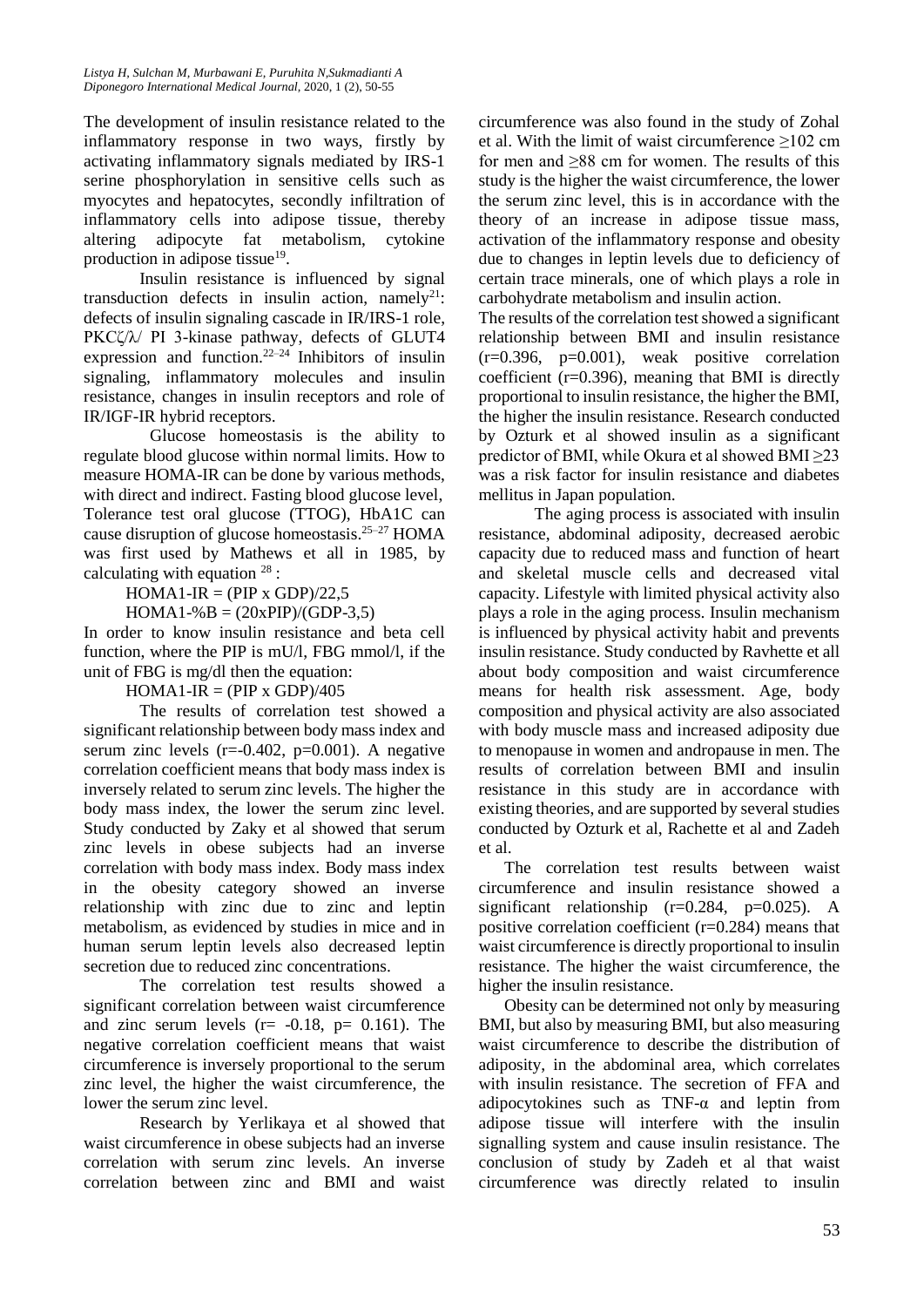resistance and the cut-off value associated with insulin resistance was 88.5 cm for the reproductive age group in Iranian women.

The correlation test between serum zinc levels and insulin resistance showed a significant correlation ( $r = -0.404$ ,  $p = 0.001$ ). The negative correlation coefficient  $(r= -0.404)$  meaning that serum zinc levels are inversely related to insulin resistance, the lower the serum zinc levels, the higher the insulin resistance. Study by Ranasinghe showed that the results of zinc supplementation reduced insulin resistance levels, study by Nazem et al by giving zinc supplementation for 8 weeks also decreased insulin resistance. Zinc in regulatory, catalytic and biological structure; mechanisms as cofactors and coenzymes in the homeostasis mechanism also plays an important role in insulin as a transporter out of the cytosol to enter the lumen of the intracellular organelles or out of cells and cellular signalling. The mechanism of zinc mimetic insulin activity on glucose and fat has been investigated that direct zinc transfers to the molecule as a cellular second messenger in glucose homeostasis and regulation of insulin signal via modulation of tyrosine kinase insulin receptor activity.

### **5. Conclusion**

From the results of the study it can be concluded that 12.9 % have low serum zinc levels, 8.06% have high insulin resistance and 90.32% have low insulin resistance. The components of obesity status, namely body mass index and waist circumference, were associated with serum zinc levels and insulin resistance. Serum zinc levels with insulin resistance show an adequate association.

# **Ethical Approval**

This study was approved by Ethical Study Committee Diponegoro University with Number 44/EC/KEPK/FK-UNDIP/IV/2020

# **Conflicts of Interest**

There were no conflicts of interest in this study.

# **Funding**

No specific funding was provided for this article

# **Author Contributions**

Supervision, Prof. dr. Muhammad Sulchan, M.Sc, Sp.GK(K) DA(Nutr), dr. Etisa Adi Murbawani, M.Si, Sp.GK, dr. Niken Puruhita, M.Med.Sc,Sp.GK(K), and dr. Amalia Sukmadianti, Sp.GK .

### **Acknowledgments**

This work was supported by Department of Clinical Nutrition, Faculty of Medicine, Diponegoro University / Kariadi Hospital Semarang.

### **References**

- 1. Chen Y, Peng Q, Yang Y, et al. The prevalence and increasing trends of overweight, general obesity, and abdominal obesity among Chinese adults: a repeated cross-sectional study. *BMC Public Health* 2019; 19: 1293.
- 2. Hubbard VS. Defining overweight and obesity: what are the issues? *The American Journal of Clinical Nutrition* 2000; 72: 1067–1068.
- 3. Nuttall FQ. Body Mass Index: Obesity, BMI, and Health. *Nutrition Today* 2015; 50: 117– 128.
- 4. Müller MJ, Geisler C. Defining obesity as a disease. *Eur J Clin Nutr* 2017; 71: 1256– 1258.
- 5. Heianza Y, Qi L. Genetics of Central Obesity and Body Fat. In: *Nutrition in the Prevention and Treatment of Abdominal Obesity*. Elsevier, pp. 153–174.
- 6. Jonathan Q Purnell, MD. *Definitions, Classification, and Epidemiology of Obesity*. Endotext Online, 2018.
- 7. Lumish HS, O'Reilly M, Reilly MP. Sex Differences in Genomic Drivers of Adipose Distribution and Related Cardiometabolic Disorders: Opportunities for Precision Medicine. *ATVB* 2020; 40: 45–60.
- 8. Pickett-Blakely O, Uwakwe L, Rashid F. Obesity in Women. *Gastroenterology Clinics of North America* 2016; 45: 317–331.
- 9. Hardy OT, Czech MP, Corvera S. What causes the insulin resistance underlying obesity?: *Current Opinion in Endocrinology & Diabetes and Obesity* 2012; 19: 81–87.
- 10. Ye J. Mechanisms of insulin resistance in obesity. *Front Med* 2013; 7: 14–24.
- 11. Olechnowicz J, Tinkov A, Skalny A, et al. Zinc status is associated with inflammation, oxidative stress, lipid, and glucose metabolism. *The Journal of Physiological Sciences* 2018; 68: 19–31.
- 12. Mehdi Hedayati MRN, Ali Emami, Mojgan Asadi. Mutual Interaction between Obesity